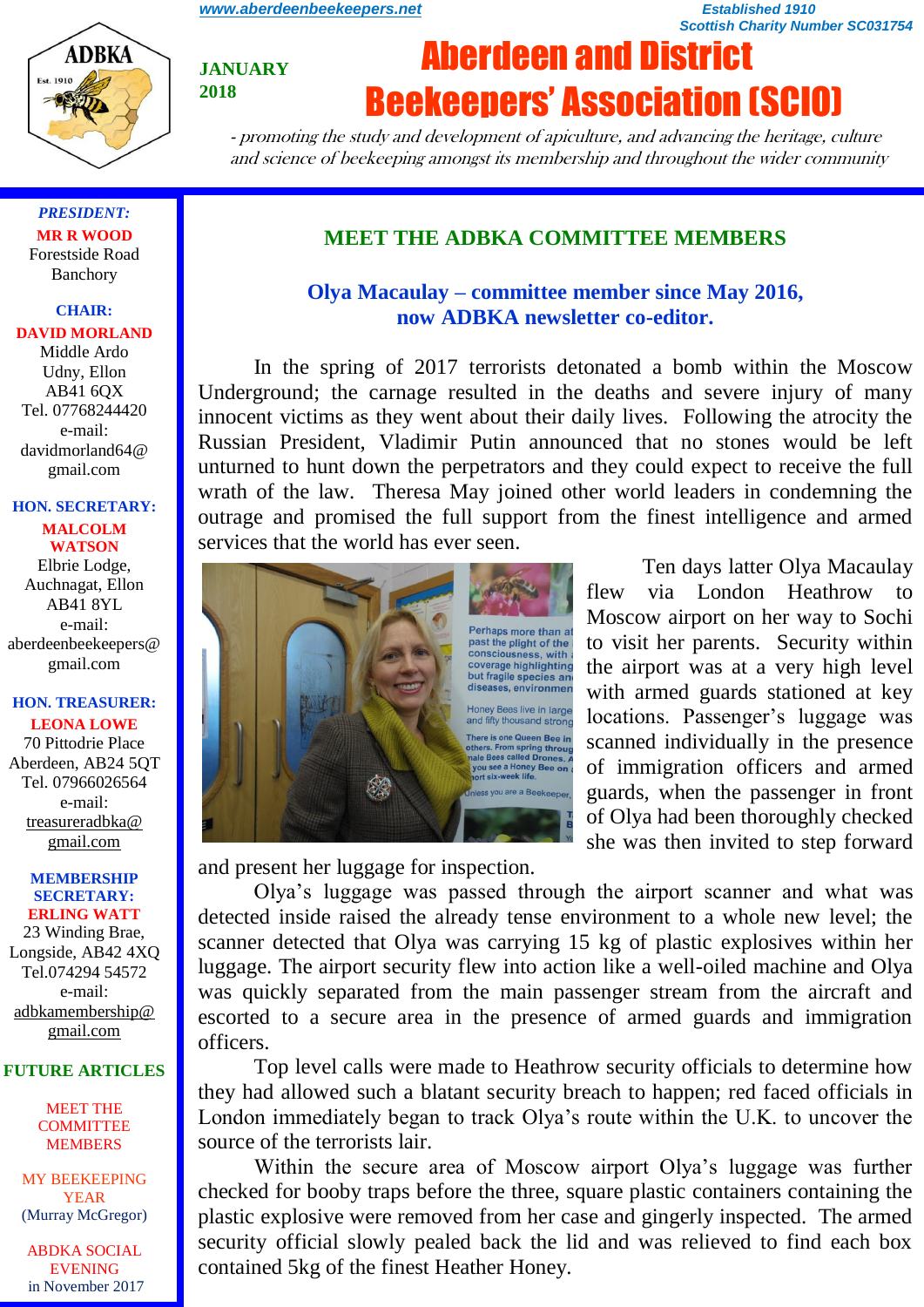Olya showed the security official pictures of her beekeeping activities she was carrying to show to her parents, the final test was conducted when the official tasted the finest product of the Aberdeenshire Highland glens.

As can be appreciated there was relief all round, the security officials were good natured enough to show Olya a radar image of the heather honey that she was transporting within the three plastic containers that are supplied from association supplies with candy bee food. The radar image was compared to an image they had of plastic explosives and the resemblance was uncanny. A call was made to London to explain the situation followed by a quick call to the Kremlin where permission was granted for Olya to continue her journey and her parents received the full 15 kg of Heather Honey.

### **Lindsey Macaulay**

### **In case you're wondering, the above did actually happen:**

I originate from the Caucasus region of southern Russia- resort town of Sochi which has a subtropical climate and not the frozen north that people associate with Russia. In the Caucasus region beekeeping is very popular and many large scale bee farms exist there where they harvest nectar and breed bees for export around the world. Whilst growing up there my parents were and still are honey lovers and still consume it in a big amount, buying the 3 kg jars, which is a traditional container in Russia for many products. In recent years I have taken honey to my parents and other family members in Sochi where they have enjoyed Aberdeenshire heather honey. I did carry 15 kg of honey on one trip to the great shock and amusement of customs officers.



My beekeeping career started about six years ago with my husband, we now manage about fifty colonies based in Hazlehead park and on Dunecht estates. This year we intend to scale back to about twenty or thirty colonies to ease the workload.

We support the local events that are organised by Aberdeen City Council and this year we were invited to attend the Aberdeen Fine Food Xmas market which was open to local food and drink producers for the first time. In addition I was invited to present to the judges of this year's Britain in Bloom competition.

We also exhibit our bees to school children at events within Hazlehead park and Duthie park and this year we were invited to participate at a schools open day at Dunecht estate. We support local shows including Echt show and Echt RHS flower show and we have participated in Environment day within Duthie park since its inception.

Our association held its first honey show at the RHS flower show at Duthie park in 1910 and we are proud to continue to support RHS Flower show at Duthie park for the last few years.

### **Olya Macaulay**

**Should you have the subject of an article that you think may be of interest to our members then give me a call on 01224 315276.**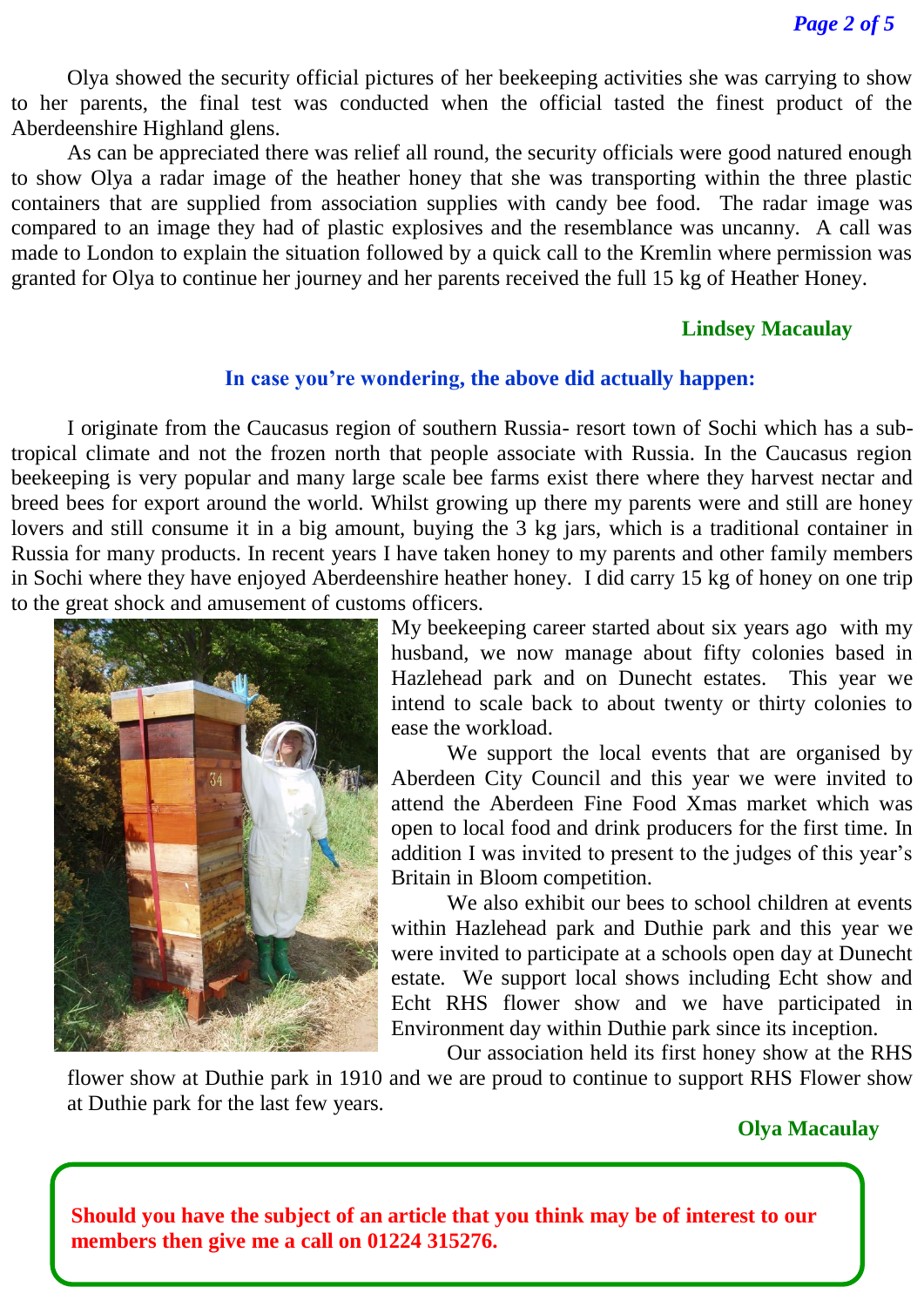# MY BEEKEEPING YEAR **By Murray McGregor, Professional Bee farmer.**

# **A series of articles based on interviews with Murray Macgregor by Lindsey and Olya Macaulay.**

# **March – April - May**

In March we trickle feed the breeding hives with one gallon of syrup fed with an Ashcroft type feeder, the breeding hives are ones we use to produce future Queen eggs and cells. We choose a good day in March to open up the hives and put the feeds on.

We do not feed bee supplements of any kind due to the risk of the bees developing dysentery and staining the hives and frames. Neither do we feed pollen patties because we do not see any significant difference between bees that are fed pollen patties and those that are not.

Colonies that are over wintered in England develop almost two to three weeks ahead of the colonies that we over winter in Scotland. Before we move these colonies we check them briefly to verify the Queen is laying. The English units are then moved to approximately thirty locations to pollinate the cherry blossom, apples and pears and then the oil seed rape.

When the weather permits at the beginning of April we check through the colonies and find and mark the Queens and clip one of its wings, this is the first time after the winter that we shall go through the brood frames of our over wintered stocks. Prior to this we keep disturbance to a minimum. These inspections take place over a ten day period.

We colour code our production Queens with the international colour code dependant on the year of Blue 2015, White 2016, Yellow 2017, Red 2018, Green 2019. The Queens that come from the bee unit we mark in a parallel colour code such as purple 2015, silver 2016, orange 2017, pink 2018 and gold 2019.

We inspect the hives for bee capacity and disease and if necessary we'll move brood frames from a strong hive to support a weaker colony. Colonies with six frames of bees we'll add a Queen excluder and a super.

We will swap positions between strong and weak colonies to allow both to build up equally as part of our pre-season colony management.

Any colonies we find that are Queenless or drone layers we'll shake the bees out from the hive and frames and take the empty equipment away.

WE aim to inspect all colonies and allocate approximately ten days to complete this task.

We try to simplify our record keeping so that a multinational work force can understand what is going on inside the hive.

We do not keep paper records instead we mark the outside of the hive with a coloured pen, using our special code of letters.

We use the letters LYQC on the outside of the hive to indicate a healthy Queen right colony.

When the colony is first set up we use the letters QC to indicate a Queen cell is present within the hive. We use numbers to indicate the first season of the new queen. The mark is written with a coloured pen on the outside of the hive, the pen colour changes as the year changes and we never use black because it stays there for a long period of time.

Over a period of years our hives have unique markings on the outside front face of the hives which makes the hive distinctive and may help the bees locate their own hive when they return to it.

On our next inspection we may see a young Queen that has not mated and has not started to lay eggs and therefore we put a letter V in front of the letters QC which now indicates that within the hive there is a virgin Queen.

# **To be continued...**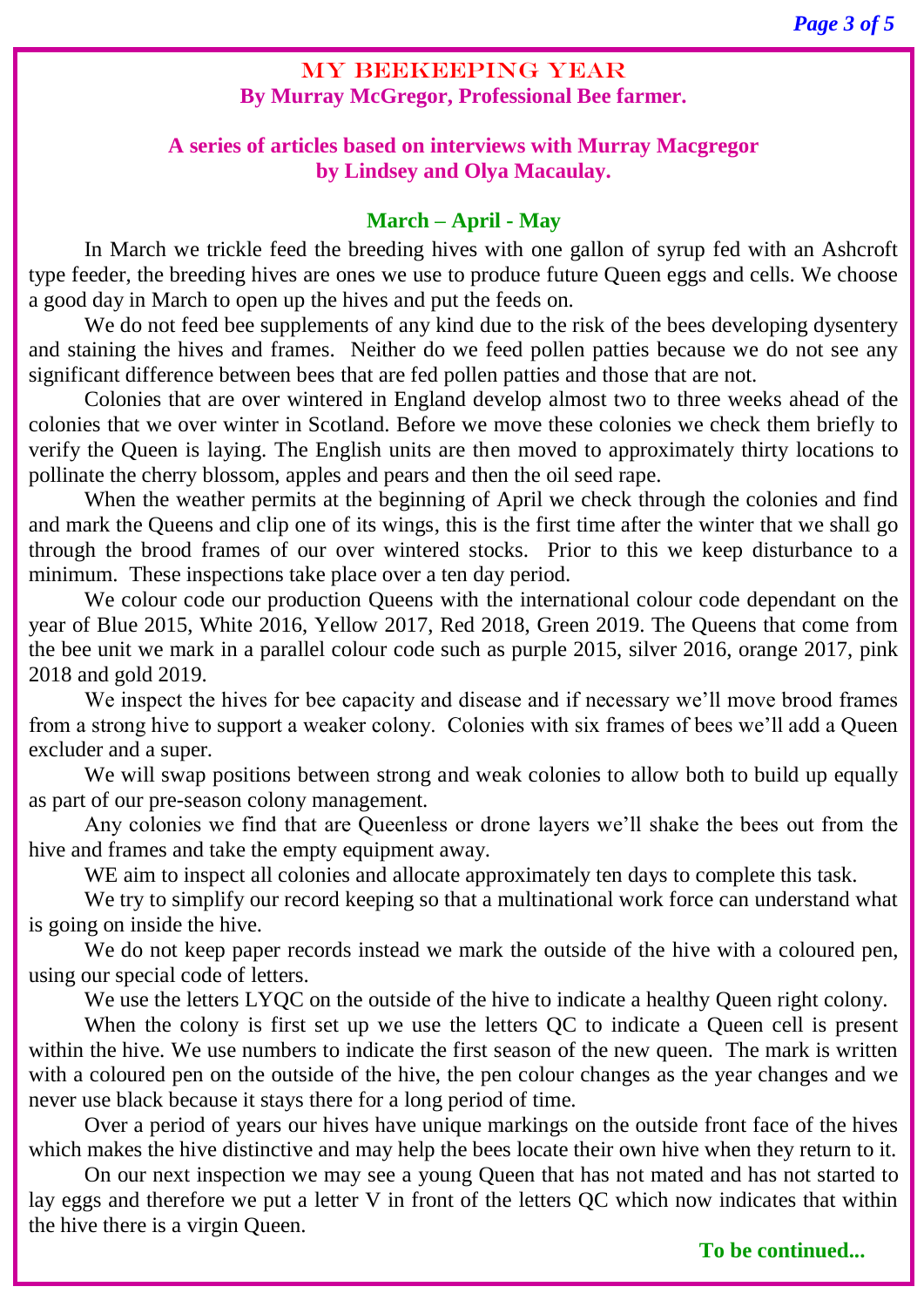### SPRING 2018 LECTURE SERIES

Each year Aberdeen Beekeepers run a series of evening classes intended for beginners. The classes are open to all, and there is no obligation to become a beekeeper or to join the association afterwards. Some people just want to learn more about the fascinating world of the honey bee.

However, those who do wish to progress will be given sufficient knowledge and practical skills to start on this popular hobby in a way which is both enjoyable and mindful of the bees' needs.

The classes will take place in the lecture theatre at Aberdeen Grammar, Skene Street AB10 1HT, on seven Thursday evenings, commencing 15th February at 7:30pm.

#### PROGRAMME:

| <b>15 February:</b> | The Life of the honey Bee.                  |
|---------------------|---------------------------------------------|
| <b>22 February:</b> | The Hive and the Apiary                     |
| 01 March:           | <b>Equipment, Bees and getting started?</b> |
| 08 March:           | <b>Products of the hive</b>                 |
| <b>15 March:</b>    | Help! There's something wrong with my bees! |
| 22 March:           | The beekeeping year                         |
| <b>29 March:</b>    | <b>Practical: Assembly of Hive Parts.</b>   |

Starting each evening at 7.30pm and ending at 9:00p.m, the seven-week programme will cost £10 for ADBKA members who joined in 2017 or earlier and £30 for non-members and new ADBKA members who join in 2018, payable on the first evening of attendance.

Pupils in full time education and who are ADBKA members can attend free of charge. If space is limited then priority shall be given to ADBKA members. The lecture series is open to people of all ages to attend.

Upon successful attendance of these series of lectures it is our intention to offer attendees, who are ADBKA members, the opportunity to take part in hands-on beekeeping sessions at our Crathes apiary. These hands-on beekeeping sessions shall continue until you have the confidence to obtain and look after your own colony of bees with the backup from more experienced beekeepers when required.

Fees will be collected at the start of the first class (cash or cheque only) but attendees are requested to register in advance by contacting David Morland on 07768244420 or [davidmorland64@gmail.com](mailto:davidmorland64@gmail.com) or Middle Ardo, Udny, Ellon AB41 6QX

# **ADBKA AGM**

We are holding the AGM earlier in 2018 than in previous years. The thinking is to combine it with one of the winter lectures so that attendees can enjoy getting together for a beekeeping meeting without worrying so much about what needs done in the garden or the apiary!

**Our AGM will be held at Kinellar Hall Blackburn at 2pm on Saturday 3rd March.**

After the 2017 reports, all positions on the committee will be up for election or re-election. Any member wishing to put themselves (or another member with that member's agreement) forward for election to the committee is requested to notify the Secretary in writing at least one week before the AGM.

On conclusion of the formal business, members will be entertained by Graeme Sharpe from the SAC with a talk about swarm prevention and control.

**FEBRUARY Saturday the 10th at 2p.m.,** Kinellar Hall, Blackburn Lecture – **The SBA Exam System** By Graham Torrie

**MARCH, Saturday the 24th at 10 a.m.** Venue to be announced later **SBA EXAMS**